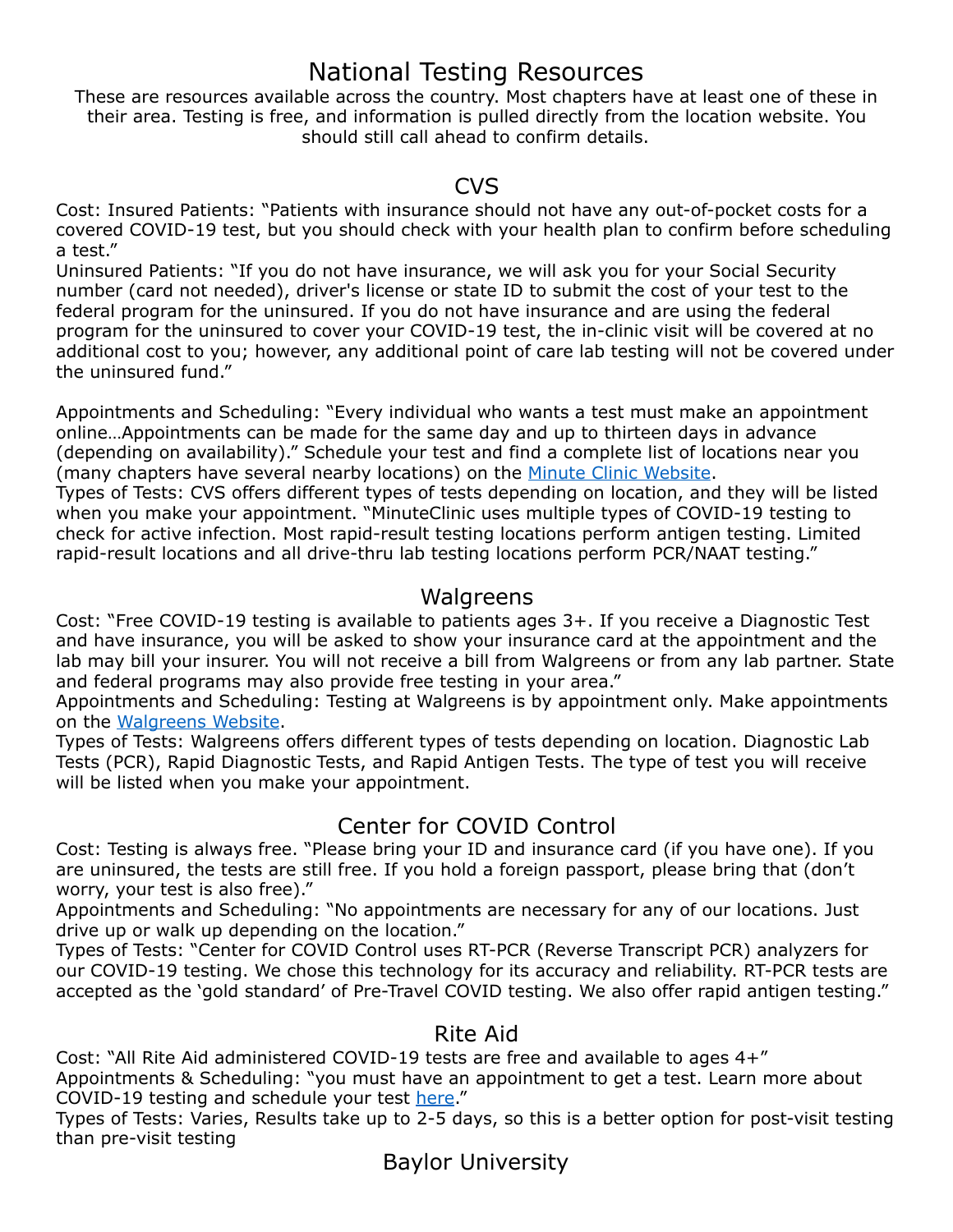YesNoCovid Address: Richland Mall JC Penney Parking Lot 6001 W Waco Dr Waco, TX 76710 Hours: Monday-Sunday 8AM-6PM Website:<https://yesnocovid.com> Appointments: No appointments are necessary

#### California State Fullerton

All national options available

## Coastal Carolina University

On Campus Testing Address: Lib Jackson Student Union Commuter Lounge (Room#A107) Hours: Monday-Wednesday and Friday: 10AM-4PM, Thursday: 10AM-2PM, Saturday-Sunday 12PM-4PM [Website: https://www.coastal.edu/services/safety\\_and\\_security/covid-19/coastalcomeback/](https://www.coastal.edu/services/safety_and_security/covid-19/coastalcomeback/fall2021covid-19operations/covid-19testing/) [fall2021covid-19operations/covid-19testing/](https://www.coastal.edu/services/safety_and_security/covid-19/coastalcomeback/fall2021covid-19operations/covid-19testing/) Appointments: No appointments are necessary

## Eastern Carolina University

Vidant Health Address: 2610 Stantonsburg Road Greenvill, NC 27834 Hours: Monday-Friday 7AM-6PM Sunday 9AM-2PM Website:<https://www.vidanthealth.com/covid-19/covid-19-testing-sites/#regional-testing-sites> Appointments: No, but you can register beforehand

#### Florida Atlantic University

Teeca Plaza Address: 164 NW 51st St, Boca Raton, FL 33431 Hours: Monday-Friday 8AM-4:30PM [Website: https://www.google.com/maps/place/Free+COVID+Testing+Boca+Raton/](https://www.google.com/maps/place/Free+COVID+Testing+Boca+Raton/@26.3940263,-80.0845194,17z/data=!3m1!4b1!4m5!3m4!1s0x88d8e1cf46fa6ea7:0xb33f94aa7d9f0d51!8m2!3d26.3940258!4d-80.0823838) [@26.3940263,-80.0845194,17z/data=!3m1!4b1!4m5!3m4!](https://www.google.com/maps/place/Free+COVID+Testing+Boca+Raton/@26.3940263,-80.0845194,17z/data=!3m1!4b1!4m5!3m4!1s0x88d8e1cf46fa6ea7:0xb33f94aa7d9f0d51!8m2!3d26.3940258!4d-80.0823838) [1s0x88d8e1cf46fa6ea7:0xb33f94aa7d9f0d51!8m2!3d26.3940258!4d-80.0823838](https://www.google.com/maps/place/Free+COVID+Testing+Boca+Raton/@26.3940263,-80.0845194,17z/data=!3m1!4b1!4m5!3m4!1s0x88d8e1cf46fa6ea7:0xb33f94aa7d9f0d51!8m2!3d26.3940258!4d-80.0823838) Appointments: No

Pompano Beach Address: 890 Northwest 15th Street, Pompano Beach, FL, 33060, US Hours: Monday-Friday 11AM-3PM Website: [https://www.centerforcovidcontrol.org](https://www.centerforcovidcontrol.org/) Appointments: No

# Florida Gulf Coast University

Florida Health Address: 3920 Michigan Ave., Fort Myers, FL 33916 Hours: Monday-Friday 8AM-8PM [Website: http://lee.floridahealth.gov/programs-and-services/infectious-disease-services/covid-testing/](http://lee.floridahealth.gov/programs-and-services/infectious-disease-services/covid-testing/index.html) [index.html](http://lee.floridahealth.gov/programs-and-services/infectious-disease-services/covid-testing/index.html) Appointments: Yes

Cleveland Ave Address: 4003 Cleveland Ave, Fort Myers, FL, 33901, US Hours: Monday-Friday 9AM-7PM [Website: https://www.google.com/maps/place//data=!4m2!3m1!1s0x88db4028f1d70cad:](https://www.google.com/maps/place//data=!4m2!3m1!1s0x88db4028f1d70cad:0xe925c70a9752416a?source=g.page.m.we._) [0xe925c70a9752416a?source=g.page.m.we.\\_](https://www.google.com/maps/place//data=!4m2!3m1!1s0x88db4028f1d70cad:0xe925c70a9752416a?source=g.page.m.we._) Appointments: No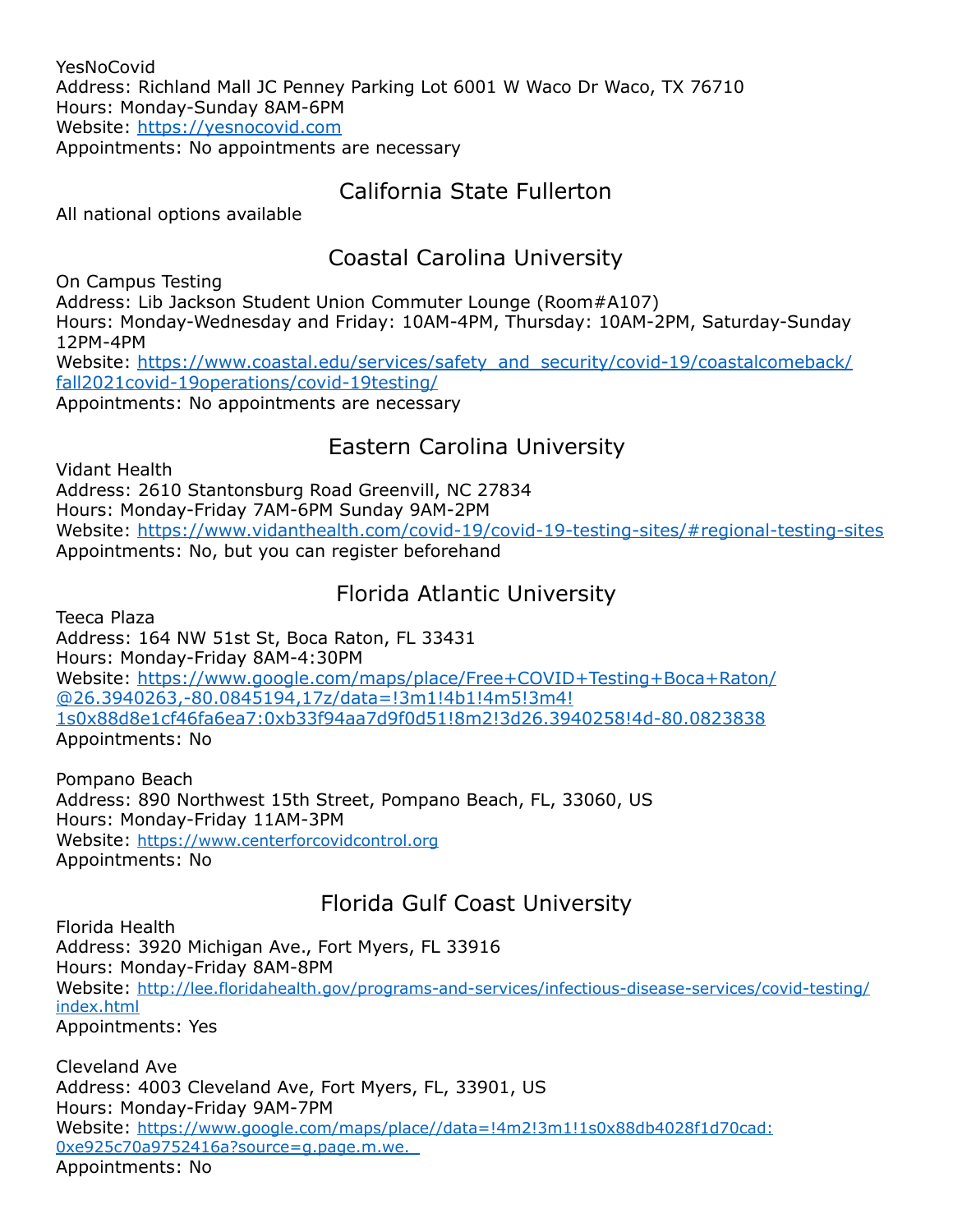## Fordham University

Rose Hill Address: On campus, trailer in parking lot A Hours: Monday-Friday 9:30AM-3PM Website: [https://www.fordham.edu/info/30444/covid-19\\_testing\\_resources](https://www.fordham.edu/info/30444/covid-19_testing_resources) Appointments: No

Lincoln Center Address: McMahon Room 211 Hours: Monday and Thursday 10AM-3PM Website: [https://www.fordham.edu/info/30444/covid-19\\_testing\\_resources](https://www.fordham.edu/info/30444/covid-19_testing_resources) Appointments: No

#### Gonzaga University

Spokane Falls Address: 3410 W. Whistalks Way, Spokane, WA 99224 Hours: Monday, Tuesday, Thursday, Friday 8:30AM-6PM Website: https://www.testdirectly.com/patient/home Appointments: Yes

Spokane County Address: 5100 E. Broadway Ave., Spokane Valley, WA 99212 (in Multi Unit A) Hours: Monday, Tuesday, Thursday, Friday 8AM-5:30PM Website:<http://www.discoveryhealthmd.com/spokanevalley> Appointments: Yes

#### Gustavus Adolphus College

On Campus Address: second floor of Lund Center overlooking Gus Young Court Hours: Monday 10AM-12PM, Wednesday 8:30AM-10:30AM Website: <https://gustavus.edu/healthservice/testing.php> Appointments: No

Madison Ave Address: 1600 Madison Ave, Mankato, MN 56001, USA Hours: Monday-Saturday 9AM-7PM Website: [https://www.oharelab.com/?search=Saint+Peter%2C+MN+56082%2C+USA](https://www.oharelab.com/?search=Saint+Peter%252C+MN+56082%252C+USA) Appointments: No

# James Madison University

Hillandale Park Address: 801 Hillandale Avenue Harrisonburg VA 22801 Hours: Monday 9AM-11AM, Thursday 9AM-11AM Website: https://vase.vdh.virginia.gov/vdhapps/f?p=555:100:2637663902059::NO:RP:: Appointments: Yes

#### Loyola University Chicago

On Campus Address: Damen Student Center Room 216; Cuneo Center 120 – Faculty Dining Room; Terry Student Center – third floor Hours: Varies, check when you make appointment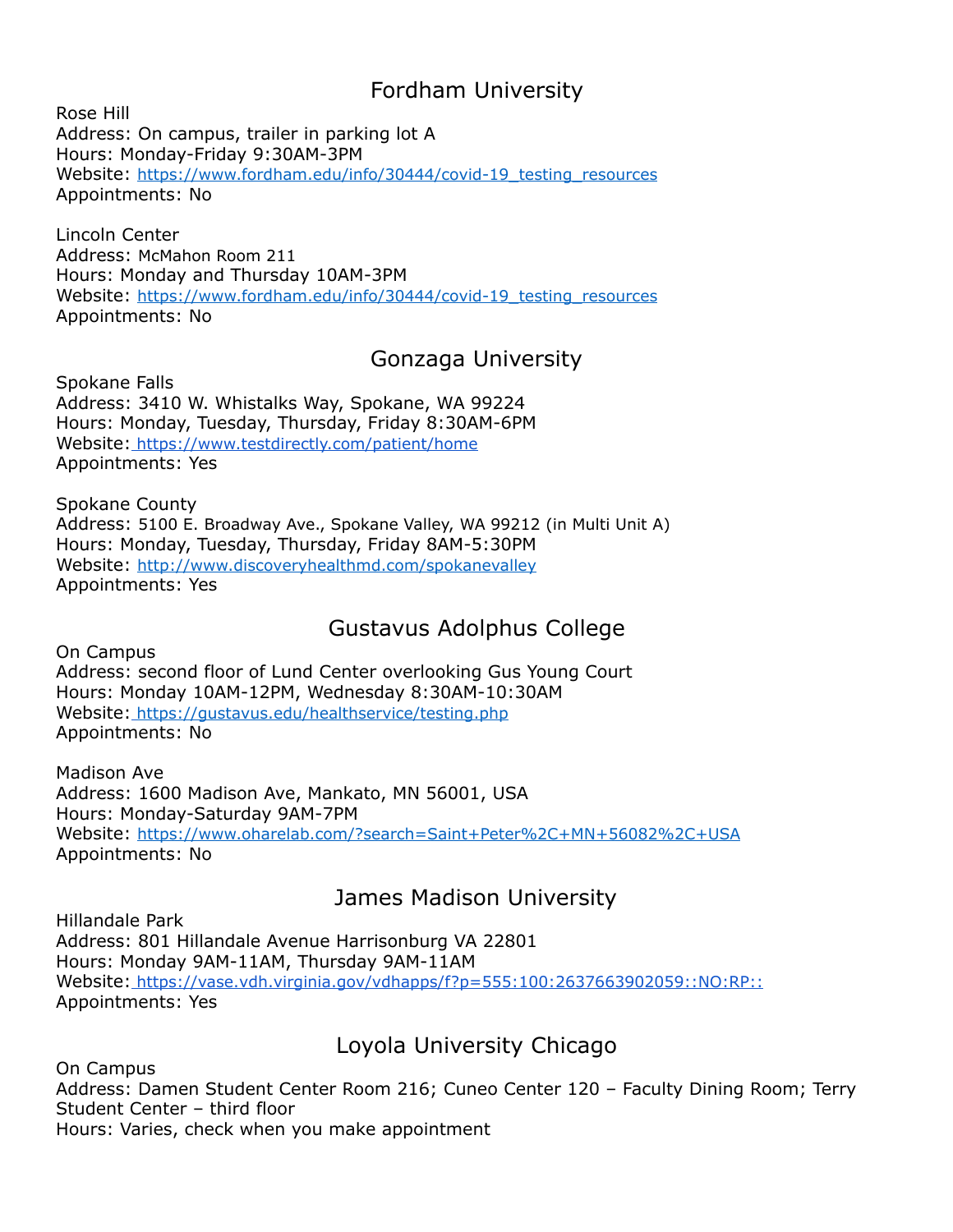Website: [https://www.luc.edu/healthsafetyandwellbeing/covid-19inforesources/on](https://www.luc.edu/healthsafetyandwellbeing/covid-19inforesources/on-campuscovid-19testing/)[campuscovid-19testing/](https://www.luc.edu/healthsafetyandwellbeing/covid-19inforesources/on-campuscovid-19testing/) Appointments: Yes

Edgewater Address: 1108 Granville, Chicago , IL, 60660, US Hours: Monday-Sunday 8AM-7PM Website: https://www.centerforcovidcontrol.org Appointments: No

#### Marquette University

Northwest Health Center Address: Mill Road Library, 6431 N. 76th St. Hours: Monday & Friday 9AM-3PM, Tuesday & Thursday 12PM-6PM, Saturday 9AM-1PM Website:<https://city.milwaukee.gov/CoronavirusResources/COVID-19-Testing> Appointments: Optional

Southside Health Center Address: Southside Health Center, 1639 S. 23rd St. (enter on 24th st) Hours: Monday & Friday 9AM-3PM, Tuesday & Thursday 12PM-6PM, Saturday 9AM-1PM Website:<https://city.milwaukee.gov/CoronavirusResources/COVID-19-Testing> Appointments: Optional

Menomonee Valley Site Address: 2401 W. St. Paul Ave. Hours: Monday, Wednesday, Friday 12PM-6PM, Tuesday & Thursday 9AM-3PM Website:<https://city.milwaukee.gov/CoronavirusResources/COVID-19-Testing> Appointments: Optional

#### Ohio State University

Broad St Address: 1481 W Broad St, Columbus, OH 43222 Hours: Monday-Friday 8:30AM-6PM Website: [https://www.google.com/maps/place/FREE+Rapid+%26+PCR+Testing+Columbus/](https://www.google.com/maps/place/FREE+Rapid+%2526+PCR+Testing+Columbus/@39.9567367,-83.0419374,17z/data=!3m1!4b1!4m5!3m4!1s0x88388f9f63eada5d:0x46cfd87dff8b36cf!8m2!3d39.9568484!4d-83.0397715) [@39.9567367,-83.0419374,17z/data=!3m1!4b1!4m5!3m4!1s0x88388f9f63eada5d:0x46cfd87dff8b36cf!](https://www.google.com/maps/place/FREE+Rapid+%2526+PCR+Testing+Columbus/@39.9567367,-83.0419374,17z/data=!3m1!4b1!4m5!3m4!1s0x88388f9f63eada5d:0x46cfd87dff8b36cf!8m2!3d39.9568484!4d-83.0397715) [8m2!3d39.9568484!4d-83.0397715](https://www.google.com/maps/place/FREE+Rapid+%2526+PCR+Testing+Columbus/@39.9567367,-83.0419374,17z/data=!3m1!4b1!4m5!3m4!1s0x88388f9f63eada5d:0x46cfd87dff8b36cf!8m2!3d39.9568484!4d-83.0397715) Appointments: No

High St Address: 4958 N High St, Columbus, OH 43214 Hours: Monday-Friday 8AM-6PM, Saturday-Sunday 9AM-6PM Website: [https://www.google.com/maps/place/FREE+Rapid+%26+PCR+Testing+Columbus/](https://www.google.com/maps/place/FREE+Rapid+%2526+PCR+Testing+Columbus/@40.0634572,-83.0205204,17z/data=!3m1!4b1!4m5!3m4!1s0x88388cf38e771df3:0x984adcafa853b71a!8m2!3d40.0634619!4d-83.0184635) [@40.0634572,-83.0205204,17z/data=!3m1!4b1!4m5!3m4!1s0x88388cf38e771df3:0x984adcafa853b71a!](https://www.google.com/maps/place/FREE+Rapid+%2526+PCR+Testing+Columbus/@40.0634572,-83.0205204,17z/data=!3m1!4b1!4m5!3m4!1s0x88388cf38e771df3:0x984adcafa853b71a!8m2!3d40.0634619!4d-83.0184635) [8m2!3d40.0634619!4d-83.0184635](https://www.google.com/maps/place/FREE+Rapid+%2526+PCR+Testing+Columbus/@40.0634572,-83.0205204,17z/data=!3m1!4b1!4m5!3m4!1s0x88388cf38e771df3:0x984adcafa853b71a!8m2!3d40.0634619!4d-83.0184635) Appointments: No

University of Portland

**OHSU** Address: Expo Center, 2060 N. Marine Drive Hours: Monday-Wednesday 7:30AM-7:30PM, Thursday-Friday 7:30AM-5PM Website:<https://www.multco.us/novel-coronavirus-covid-19/covid-19-testing> Appointments: Yes

38th Place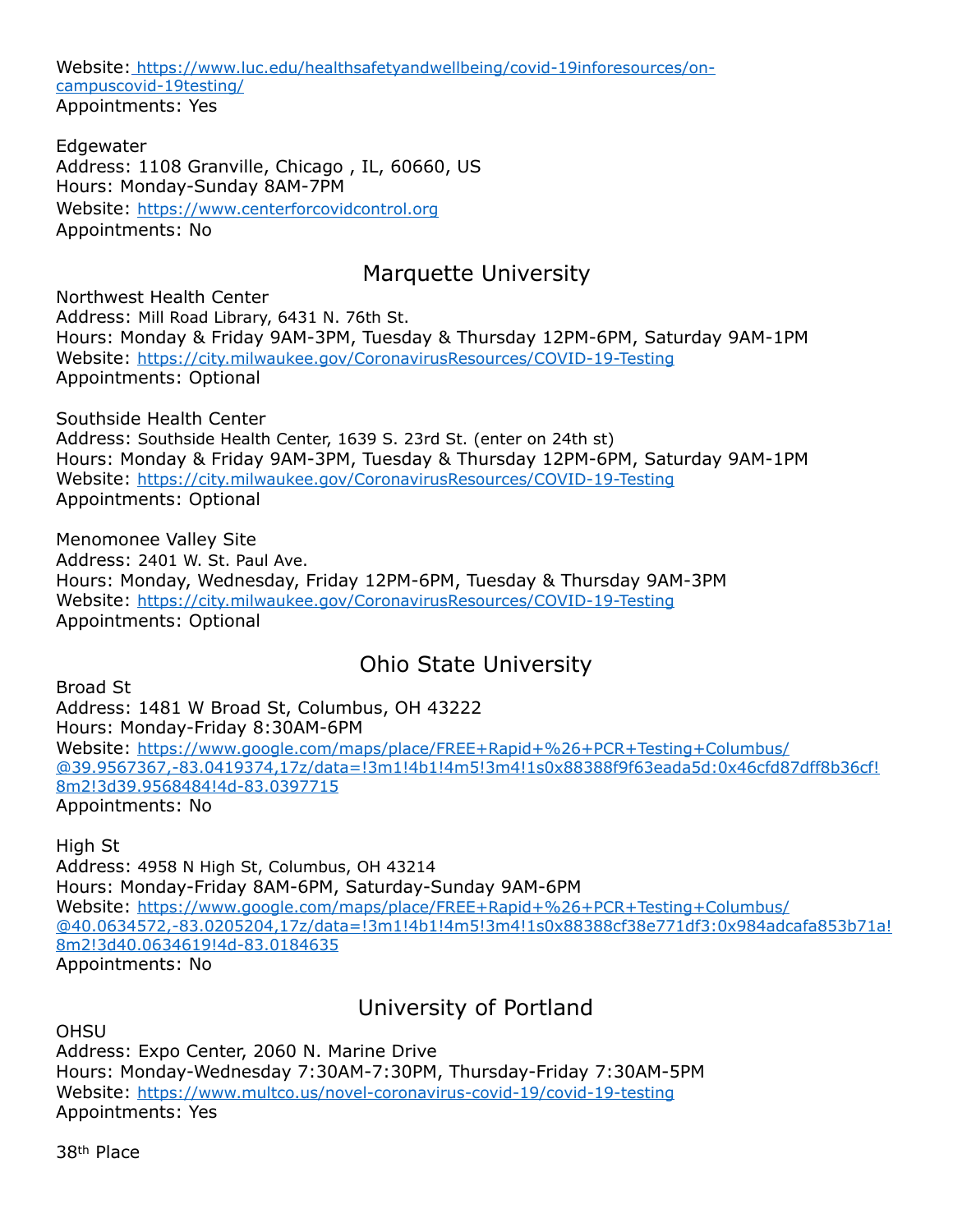Address: 5 38th Pl, Portland, OR 97232 Hours: Monday-Friday 10AM-4PM, Saturday-Sunday 11AM-4PM [Website: https://www.google.com/maps/place/FREE+Rapid+%26+PCR+Testing+Portland/](https://www.google.com/maps/place/FREE+Rapid+%2526+PCR+Testing+Portland/@45.5343467,-122.625548,17z/data=!3m1!4b1!4m5!3m4!1s0x5495a0d09ee55555:0xc8c56b010bf48ab5!8m2!3d45.5343467!4d-122.6233585) [@45.5343467,-122.625548,17z/data=!3m1!4b1!4m5!3m4!](https://www.google.com/maps/place/FREE+Rapid+%2526+PCR+Testing+Portland/@45.5343467,-122.625548,17z/data=!3m1!4b1!4m5!3m4!1s0x5495a0d09ee55555:0xc8c56b010bf48ab5!8m2!3d45.5343467!4d-122.6233585) [1s0x5495a0d09ee55555:0xc8c56b010bf48ab5!8m2!3d45.5343467!4d-122.6233585](https://www.google.com/maps/place/FREE+Rapid+%2526+PCR+Testing+Portland/@45.5343467,-122.625548,17z/data=!3m1!4b1!4m5!3m4!1s0x5495a0d09ee55555:0xc8c56b010bf48ab5!8m2!3d45.5343467!4d-122.6233585) Appointments: No

45th Ave Address: 8409 SE 45th Ave, Portland, OR 97222 Hours: Monday-Friday 10AM-4PM, Saturday-Sunday 11AM-4PM [Website: https://www.google.com/maps/place/FREE+Rapid+%26+PCR+Testing+Portland/](https://www.google.com/maps/place/FREE+Rapid+%2526+PCR+Testing+Portland/@45.4627254,-122.6187213,17z/data=!3m1!4b1!4m5!3m4!1s0x5495754ccd01e785:0x33255e4e9551b437!8m2!3d45.4628158!4d-122.6164649) [@45.4627254,-122.6187213,17z/data=!3m1!4b1!4m5!3m4!](https://www.google.com/maps/place/FREE+Rapid+%2526+PCR+Testing+Portland/@45.4627254,-122.6187213,17z/data=!3m1!4b1!4m5!3m4!1s0x5495754ccd01e785:0x33255e4e9551b437!8m2!3d45.4628158!4d-122.6164649) [1s0x5495754ccd01e785:0x33255e4e9551b437!8m2!3d45.4628158!4d-122.6164649](https://www.google.com/maps/place/FREE+Rapid+%2526+PCR+Testing+Portland/@45.4627254,-122.6187213,17z/data=!3m1!4b1!4m5!3m4!1s0x5495754ccd01e785:0x33255e4e9551b437!8m2!3d45.4628158!4d-122.6164649) Appointments: No

## Ramapo College of New Jersey

On Campus Address: Overlook Hall Hours: Monday 2PM-6PM, Tuesday 1PM-6PM, Wednesday 11AM-4PM, Thursday 8AM-2PM Website:<https://www.ramapo.edu/health/covid-19-testing/> Appointments: No

#### St. Norbert College

Bellin Health Address: De Pere – East: 555 Redbird Cir. Hours: Varies Website:<https://www.bellin.org/covid19> Appointments: Yes

#### Temple University

7th St Address: 118 S 7th St, Philadelphia, PA 19106 Hours: Monday-Friday 9AM-5PM [Website: https://www.centerforcovidcontrol.org/locations?location=coming-soon-free-rapid-pcr-testing](https://www.centerforcovidcontrol.org/locations?location=coming-soon-free-rapid-pcr-testing-kalamazoo-kalamazoo-mi)[kalamazoo-kalamazoo-mi](https://www.centerforcovidcontrol.org/locations?location=coming-soon-free-rapid-pcr-testing-kalamazoo-kalamazoo-mi) Appointments: No

On Campus Address: Mitten Hall, Great Court Hours: Monday-Friday 8:15AM-4PM Website:<https://studenthealth.temple.edu/schedule-covid-19-testing> Appointments: Yes

#### Texas Christian University

TCU Brown-Lupton Address: 2825 Stadium Dr., on the TCU campus Hours: Monday-Friday 8AM-5PM Website: <https://www.tcu.edu/protect-the-purple/testing-tracing.php> Appointments: Yes

Parking lot 6 Address: Parking Lot 6, 2820 Stadium Drive Hours: Monday-Friday 9AM-5PM Website:<https://curative.com/sites/13241>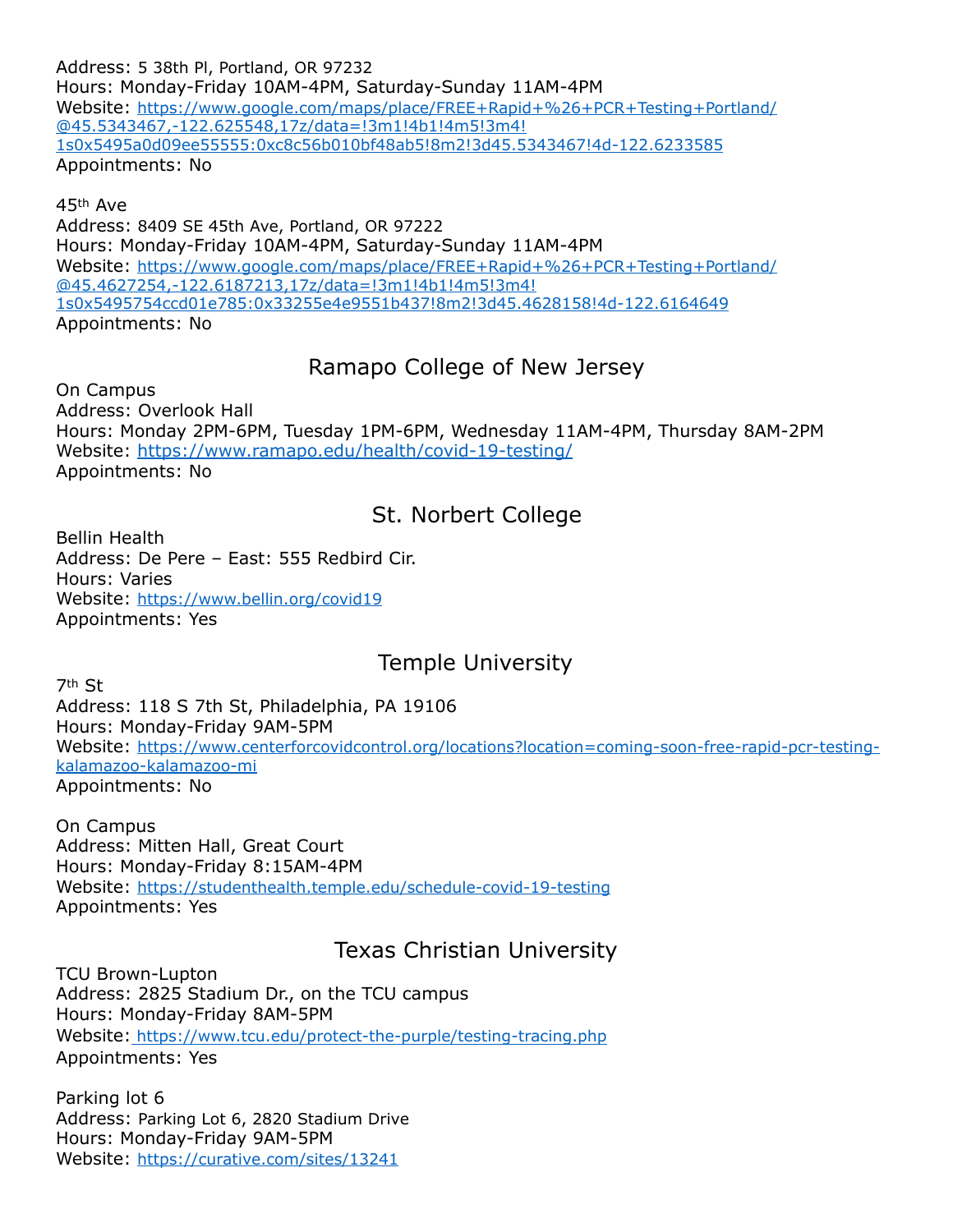# University of Cincinnati

Campus Address: Multiple Locations, view website for closest one Hours: Varies by location, Monday-Thursday Website: https://www.uc.edu/publichealth/testing.html Appointments: Yes

## University of Iowa

Hy-Vee Address: 310 N. 1st Avenue, Iowa City, IA 52245 Hours: Varies Website: [https://www.doineedacovid19test.com/IowaCity\\_IA\\_1166.html](https://www.doineedacovid19test.com/IowaCity_IA_1166.html) Appointments: Yes

#### University of North Carolina Chapel Hill

Carolina Together Testing Address: The Frank Porter Graham Student Union, gallery space, side closest to Davis Library Hours: Monday, Wednesday 9AM-5PM; Tuesday, Thursday 7AM-5PM; Friday 9AM-2PM Website: <https://carolinatogether.unc.edu/carolina-together-testing-program/#chapter-7> Appointments: Yes

## University of Pennsylvania

Du Bois Tent Address: 3901 Locust Walk, Philadelphia, PA 19104 Hours: Monday-Wednesday & Friday 7AM-7PM; Thursday 6AM-7PM; Saturday 9AM-4PM Website: <https://coronavirus.upenn.edu/content/current-testing-sites-and-hours> Appointments: No

Houston Hall Address: 3417 Spruce Street, Philadelphia, PA 19104 Hours: Monday-Friday 8AM-4PM Website:<https://coronavirus.upenn.edu/content/current-testing-sites-and-hours> Appointments: No

#### University of Wisconsin Madison

Village on Park: Public Health Clinic Address: 2230 S. Park St. Madison, WI 53713 Hours: Tuesday, Friday, Saturday 8AM-4PM; Wednesday, Thursday 10AM-6PM Website: <https://www.publichealthmdc.com/coronavirus/testing> Appointments: Yes

On Campus Address: University Club, 803 State St. (intersection of State Street Mall and East Campus Mall) Hours: Monday-Thursday 8:30AM-4PM (closed 12PM-1PM), Friday 8:30AM-12:30PM Website:<https://covidresponse.wisc.edu/testing/> Appointments: Yes

University of Wisconsin Milwaukee

On Campus Address: UWM Wisconsin Room Lounge